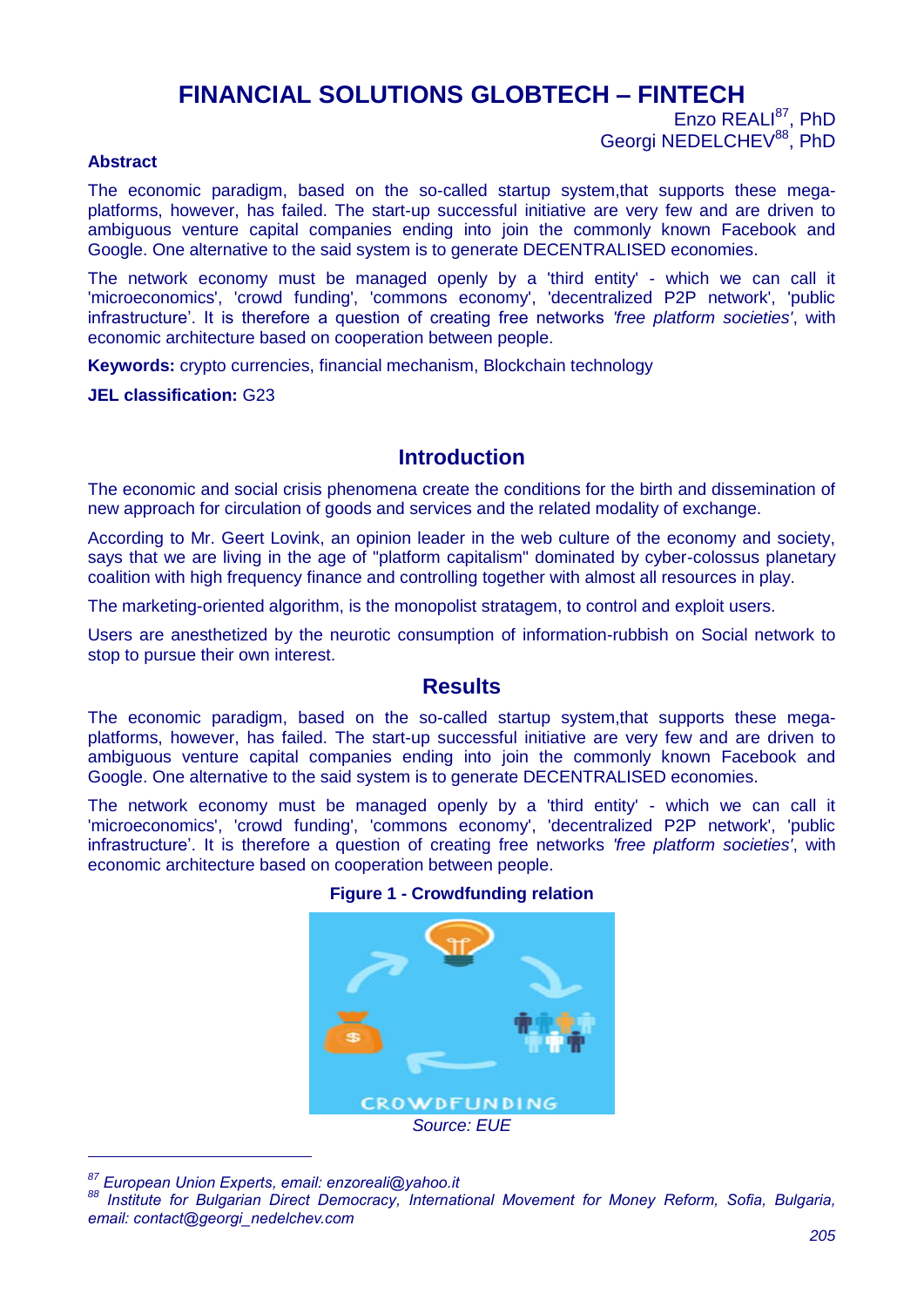The opinion that over the next few years the crypto currency and the re-established decentralized economy will become Mainstream is convincing more and more.

Examples of these decentralized economies are increasingly widespread both at the level of economic-business realities and at the level of personal individuals/citizens.

Crypto currencies help the decentralized economic system to create confidence and trust between members

The real challenge of digital coins is to prevent unauthorized copies.

*The crypto currencies use two mechanisms to prevent it:*

1) The first is that every transaction is entered in a public online register that save it in several copies in a way that it necessary to be compared before to be updated

This process prevent double spending, and avoid buying 2 different assets with the same crypto currency.

2) The second mechanism is to protect the registry with cryptography.

Each update brings together a range of new transactions and adds it to the existing log.

Doing this the procedure forecast to frozen and then encrypt the previous version of the log.

The new version of the log, is call 'block' and includes the encrypted copy of the previous log. Anyone can use this encrypted data to generate a number that controls the validity of the block.

Nevertheless, it is extremely difficult to generate this number on the computational level with the attempt to hack the system.

It's this feature, which makes the blocks easy to control but very difficult to copy, and that's what keeps the system safe.

Clearly, every time the log is updated, new blocks are continuously created with the result to produce an uninterrupted chain of blocks.

From here comes the term Blockchain technology.

Let's consider now a beautiful international region with the population that have access to rich natural resources but that suffer of low appreciation of their respective coins; The Balkan region fit as example.

*Let do an example relating the networks that operate in this territory.*

-A. Companies community network that aggregate goods and services and activate exchange

and

-B. Individuals community that aggregate goods and services and activate exchange.

Example A)

Companies community network that aggregate goods and services and activate exchange: the BexB Community bexb.it A1)

#### Example A1

The network consists of the composition of many companies and related business activities that gather together to secure a safe demand in addition to their normal market.

The network use a trade Platform that include the use of a complementary currency.

The network accepts the new members. After analyzing and evaluating (balance sheets, history and reliability) by an insurance company.

The value calculated by the insurance is then proposed as maximum value to be secured

Bexb can entrust to a new member a greater amount, depending on a new estimation made by the same network (BexB) based on the criteria of success that this new product's will have in the circuit.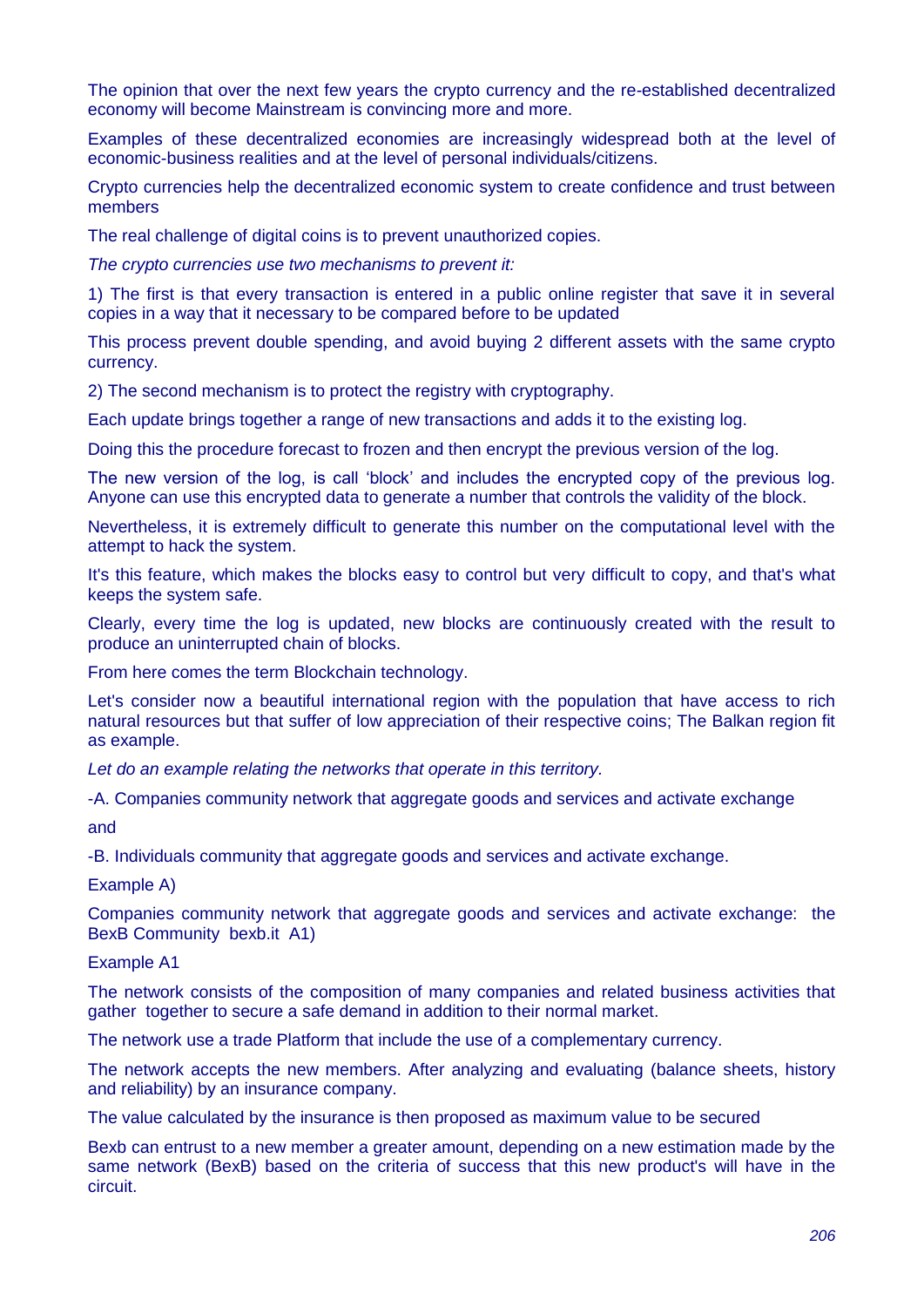BexB network provide then an initial credit in crypto currency to be spent on the internal circuit for a minimum value equal to the amount insured.

Example A)

Companies community network that aggregate goods and services and activate exchange: Wir Bank egA2)

Example A2

An analogous mechanism has been adopted by Wir Franc in the beginning of 20th century to face the great depression

Unlike other banks, WirBank delivers Wir currency credits, alongside normal Swiss francs credits.

Wir is the Complementary Coin that allows multilateral compensation of goods and services among the 60,000 business customers.

The principle to asset-backed the currency, through credit lines secured by members pledging assets is used also from other complementary currency.

In addition to EuroBexB (Italy) and Wir (Switzerland) see also :

- $\triangleright$  Ithaca Hours (U.S.A.);
- $\triangleright$  LETS (U.K.);
- $\triangleright$  RES (Belgium);
- $\triangleright$  Sardex (Sardegna, Italy);
- $\triangleright$  SCEC (Italy).

#### Example B)

But here we have talked about companies, that are income-generating subjects.

If we want to translate the concept to anon generating income subjects as simply persons/citizen, we should assume that the Network must be composed of (trustable people) members who offer to the others participants of the network 1-their time or 2- the use of their assets

To work the Person/citizen platform have to credit a sum (in crypto currency) that the members will spent in the circuit.

Example C)

The first question is what criteria are used to select trustable persons as participants and how evaluate their individual capacity to be sustainable?

*The individual or person has the following resources:*

1) has a job and annuity that is safe for their quality of life.

2) owns his free time and human and professional skills.

3) own non-interest bearing assets, ie without any income or even only costs.

Example D)

The first point is untouchable because describe essential activities for the quality of life of the person himself.

It remain the n2 and n3 are interesting,

1-the time offering professional and human services

and

2-the non productive assets, eg buildings, housing, etc.

Example E)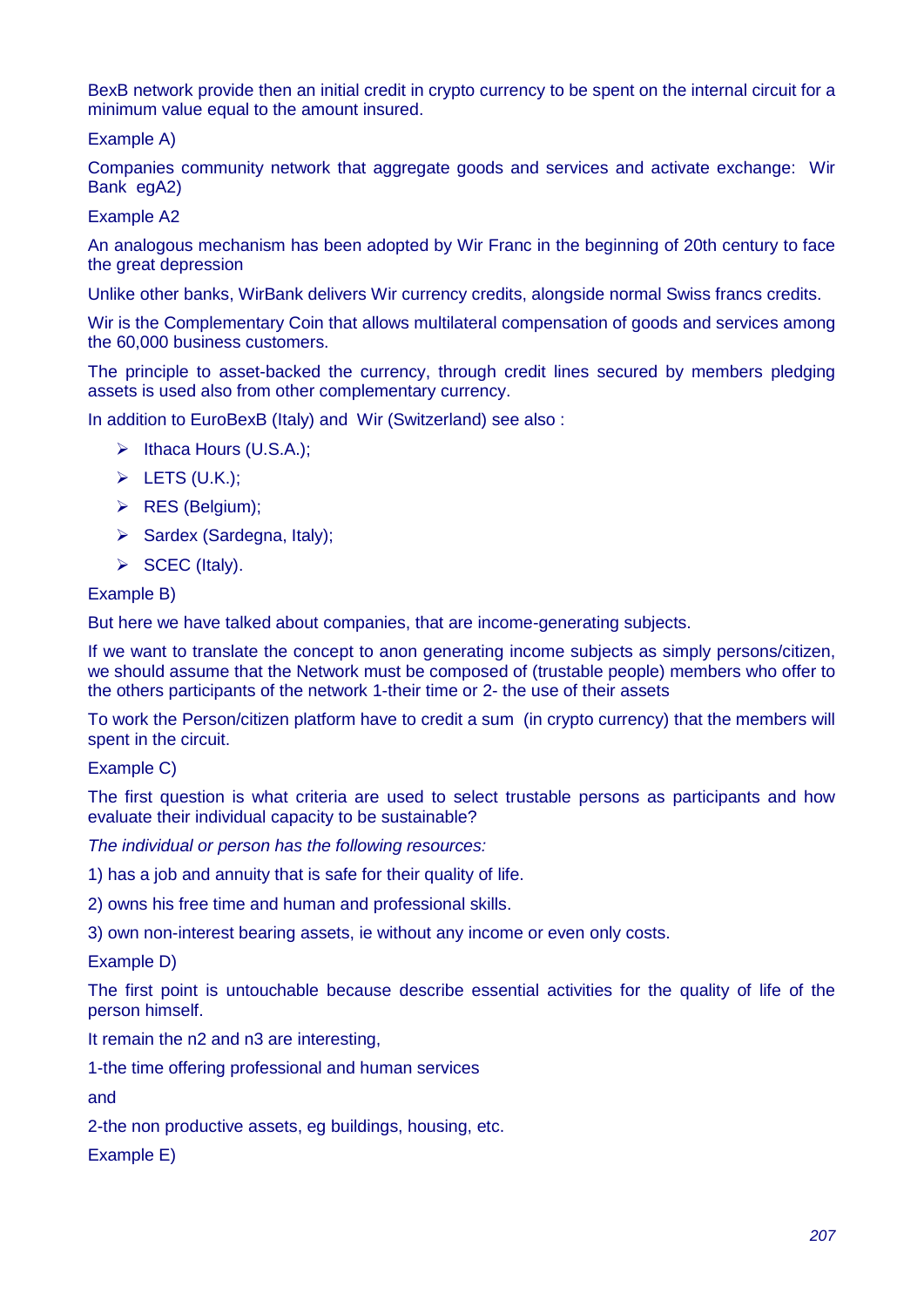Let's imagine now that a group, community association in a region or territory characterised of person/citizens possessing enough time and professional and human capacities and non-profit assets decides to join in a network or a cooperation platform.

Now these resources can be made fruitful through their mobilization.

The initiation of such mobility can be made through the real evaluation of the individual potential activities of the person.

This evaluation can be performed by:

*1) Out-of-the market insurance - See Bexb*

or

*2) by the same Network/Platform*

The n2 option is particularly interesting if you consider that: a)

-being the assets of our members network grouped it result to be a new product "other than the single property asset eg apartment"

and…

…it could made it available/disposal for use (factual or administrative) for a Financial Fund in return for an annuity.

or for the issue of a Guarantee in favour of creating crypto currency credit needed to expand the network circuit above described.

Still for the n2 option is particularly interesting if you think of the following example: b)

-to include the idea in a long or short term project for the same beneficiaries.

*In fact depending on* 

1-the market value of all the assets of the members (the new product)

and

2-the results of the business plan of the project….....

The financial market offer a product so called Bank Guarantee (BG) to be used as collateral for the creation of credit to be provided to participants and to make the crypto currency. (asset backed).

Example A and B)

Joining the network of companies and the individual networks would stimulate even more the creation of decentralized economies with sure sensible and measurable impact on the economy of the territory.

All provided that the mixed system created remains under the control of the managers / beneficiaries and the value of the created currency is assets / backed.

….and all that is even more interesting thinking that we are in the Balkans a beautiful and rich international territory with a creative population but with a low appreciation of coins.

### **Final Remarks**

Crypto currencies help the decentralized economic system to create confidence and trust between members. The real challenge of digital coins is to prevent unauthorized copies.

*The crypto currencies use two mechanisms to prevent it:*

1) The first is that every transaction is entered in a public online register that save it in several copies in a way that it necessary to be compared before to be updated

This process prevent double spending, and avoid buying 2 different assets with the same crypto currency.

2) The second mechanism is to protect the registry with cryptography.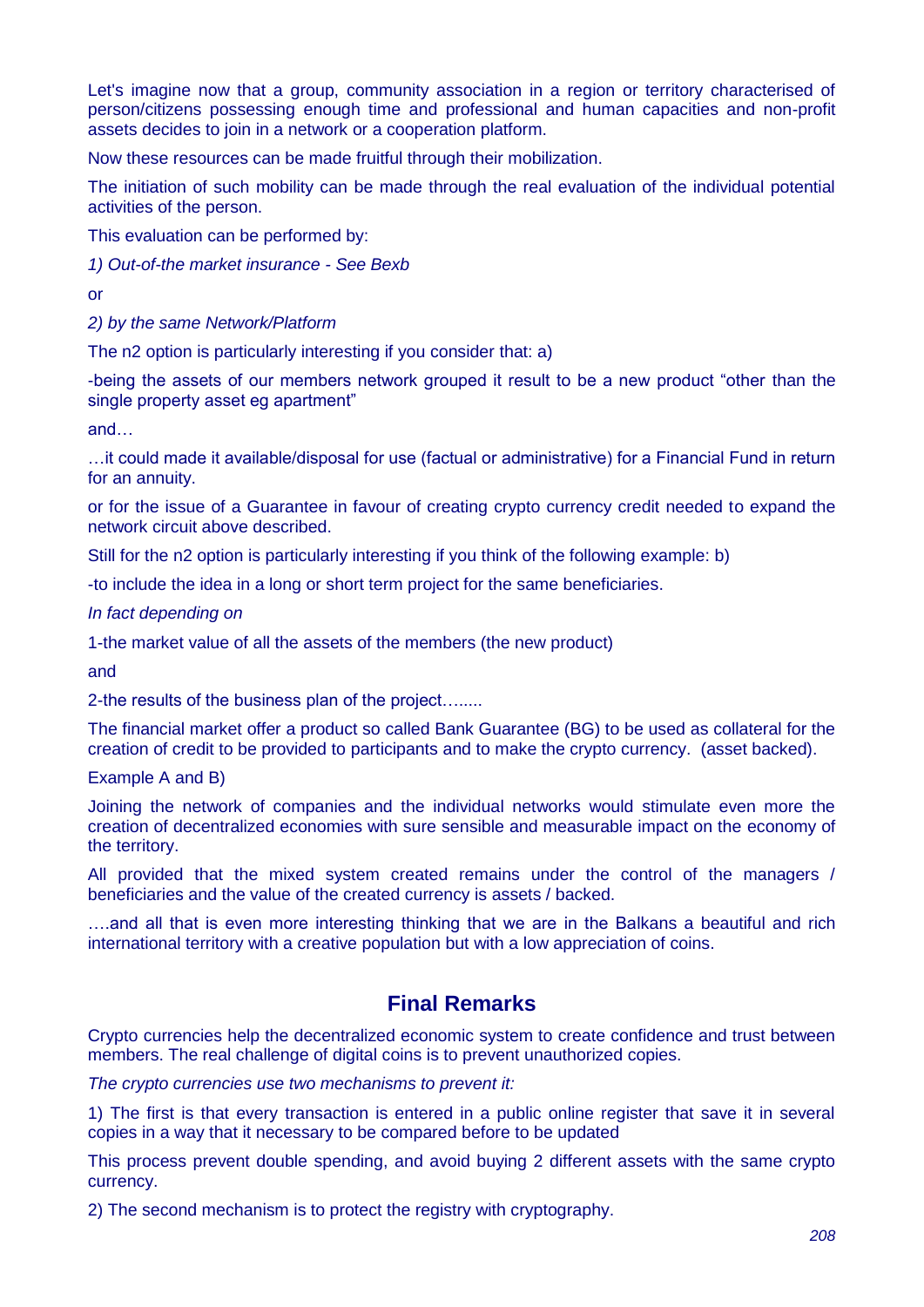Each update brings together a range of new transactions and adds it to the existing log.

Doing this the procedure forecast to frozen and then encrypt the previous version of the log.

## **Bibliography**

Bradbury, D. (2013): Bitcoin's successors: from Litecoin to Freicoin and onwards. The Guardian. Guardian News and Media Limited

Brito, J. and Castillo, A. (2013): Bitcoin: A Primer for Policymakers (PDF). Mercatus Center. George Mason University

Borax, J. (27 July 2016): Best Forex Brokers That Offer Bitcoin (BTC/USD) Trading. FXdailyReport.Com

Clarke, D.; Mccorry, P.(2015): Bitcoin: Perils of an Unregulated Global P2P Currency: Computing Science. (Newcastle University, Computing Science, Technical Report Series, No. CS-TR-1470); coinmarketcap.com

Cyrus, F.(2016): Pissed-off customers sue GAW Miners in proposed class-action suit. Ars **Technica** 

Dai, W. (1998): B-Money; When bitcoins go bad: 4 stories of fraud, hacking, and digital currencies. Washington Post

Green, M. (26 May 2013): Zerocoin: Anonymous Distributed E-Cash from Bitcoin (pdf). Johns Hopkins University

Ian, A. (2015): If Banks Want Benefits Of Blockchains, They Must Go Permission less. News BTC, 2015

Josiah, W. (2015): What is an Altcoin?, cryptocoinsnews.com

Greenberg, A. (2011): Crypto Currency, Forbes.com

Kristoufek, L. (2014): What are the main drivers of the Bitcoin price? Evidence from wavelet coherence analysis. p. 1 Section 1 Introduction, (the) success has ignited an exposition of new alternative crypto-currencies

Mitsuru, I., Yukinobu, K. and Tsutomu, M. (2014): Is Bitcoin the Only Crypto currency in the Town? Economics of Cryptocurrency And Friedrich A. Hayek

McDonnell, P., (2015): What Is The Difference Between Bitcoin, Forex, and Gold. NewsBTC

Morris, D. (2013): Beyond bitcoin: Inside the cryptocurrency ecosystem. CNNMoney, a service of CNN, Fortune & Money. Cable News Network

Perez, E. (2015): CNN Justice Reporter. CNN

Reza, R. (2015): The Silk Road, Bitcoins and the Global Prohibition Regime on the International Trade in Illicit Drugs: Can this Storm Be Weathered?. Glendon Journal of International Studies / Revue d'études internationales de Glendon. 8 (1-2). ISSN 2291-3920

Trimborn, S. (2016): Wolfgang Karl Härdle. CRIX or evaluating blockchain based currencies, ISSN 1860-5664, SFB 649 Discussion Paper 2016

Tasca, P. (2015): Digital Currencies: Principles, Trends, Opportunities, and Risks. Social Science Research Network. SSRN 2657598;

\* \* \*, A crypto-currency primer: Bitcoin vs. Litecoin. ZDNet. 14 December 2013

\* \* \*, CryptoCoinTalk.com - Discussing the World of Cryptocurrencies. CryptoCoinTalk

\* \* \*, Cryptocurrency and Global Financial Security Panel at Georgetown Diplomacy Conf, MeetUp, 11 April 2014

\* \* \*, Crypto-Currency Market Capitalizations. Decentralized currencies impact on central banks, News, 3 April 2014